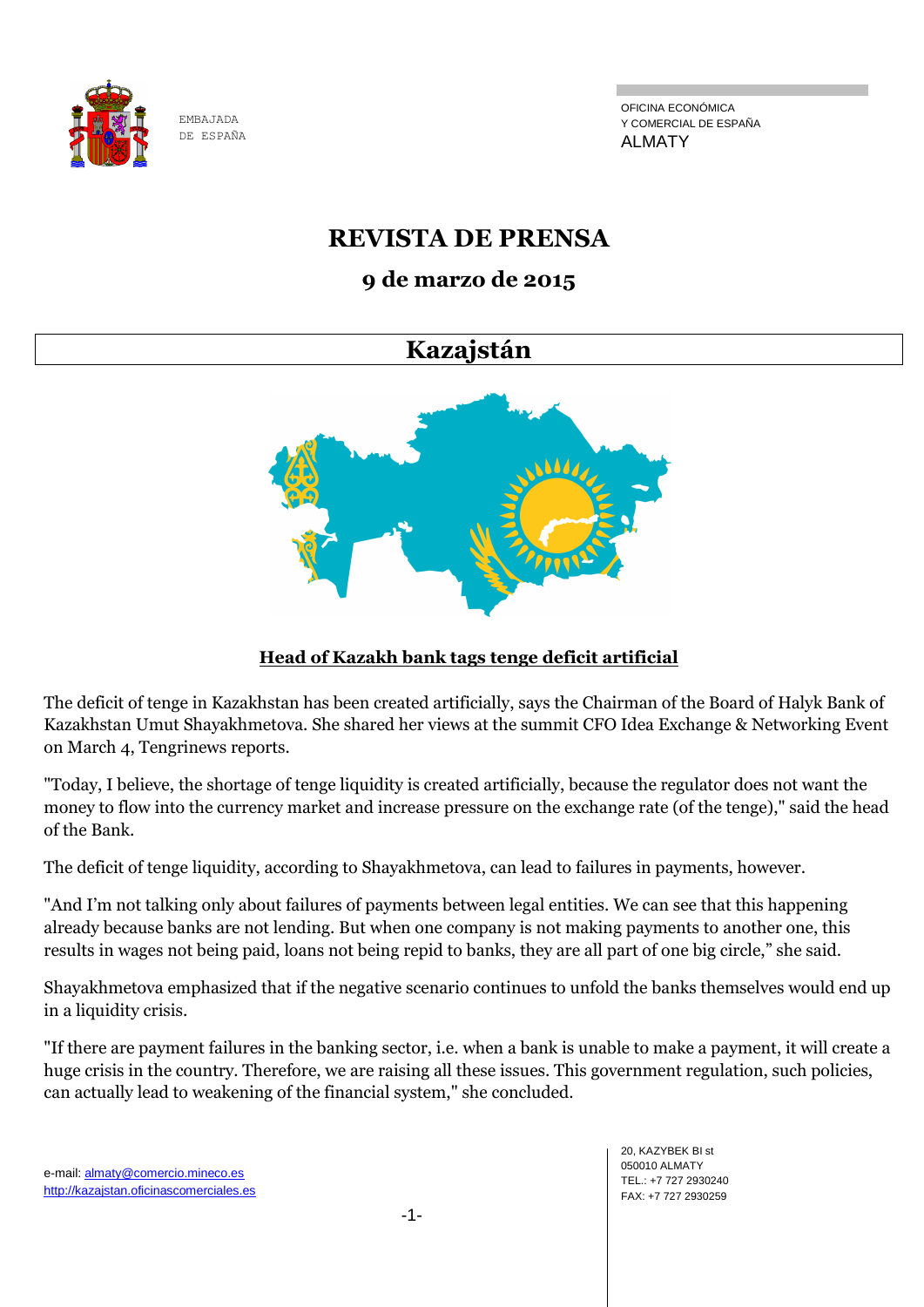

OFICINA ECONÓMICA Y COMERCIAL DE ESPAÑA ALMATY

The shortage of the national currency - the tenge - became acute in the Kazakh banking sector after the devaluation of the tenge last year. The share of dollar-denominated deposits in most of the country's banks now exceeds 60% even despite small interest rates on such deposits. This made lending in tenge very difficult for the banks, thereby depriving the Kazakh economy of additional injections.

Fuente:Tengrinews

#### **Kazakhstan suspends Russian fuel imports to avert surplus**

Energy-rich Kazakhstan on Thursday suspended Russian fuel and gas imports to protect its domestic market from a surplus due to a weakened ruble which has sent ripples of economic uncertainty through Central Asia. The energy ministry confirmed the ban, expected to last 45 days, had gone into effect after it was announced Monday by deputy minister Magzum Mirzagaliyev.

Sliding oil prices and western sanctions over its backing of rebels in eastern Ukraine caused Russia's currency to plunge to roughly half its value against the dollar in 2014, and the economic turmoil has had a knock-on effect in former Soviet nations whose economies are still tightly bound to Moscow.

The weakened ruble - beneficial to Russian exports - led to an increase of Russian fuel products in Kazakhstan in January and February, creating concerns about oversupply and limiting profits for local refineries, which typically meet up to two thirds of the country's fuel needs. Russia is one of Kazakhstan's top trade partners and both are members of the Eurasian Economic Union, a regional free trade bloc driven by the Kremlin.

Eduard Poletaev, director of the World of Eurasia thinktank based in Kazakhstan said the fuel ban may be beneficial to both sides.

"Wholesale oil traders in Russia are finding it more profitable to go to Kazakhstan and sell there at the government price, so towns in Russia close to the border are also experiencing shortages," Poletaev told AFP. Energy-rich Central Asian nations like Kazakhstan and Azerbaijan were already struggling to deal with falling oil prices when Russia's economic crisis led to a cheap goods flooding their markets, making it hard for domestic producers to compete.

Kazakhstan devalued its own currency, the tenge, by almost a fifth in February last year after an earlier dip by the ruble and several former Soviet nations have been forced to sharply devalue their currency this year as contagion from the weakened ruble spread. The country's ban on Russian fuel products comes amid increased tensions between the neighbours.

Kazakh President Nursultan Nazarbayev said last year his country might leave the trade bloc if it did not meet his country's national interests.

Russian President Vladimir Putin then angered his neighbour by saying it had not existed as a country before the break-up of the Soviet Union.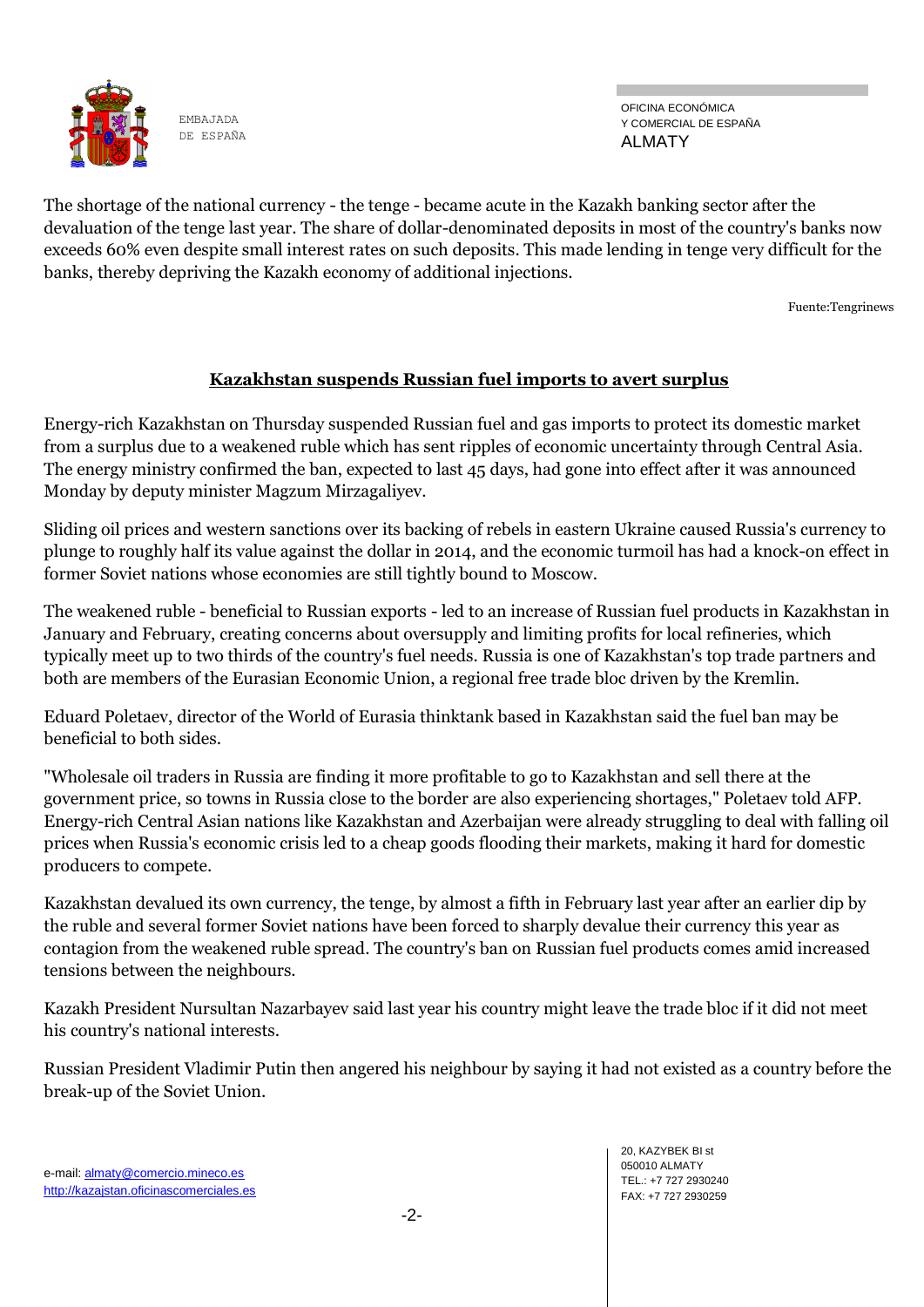

OFICINA ECONÓMICA Y COMERCIAL DE ESPAÑA ALMATY

In what observers saw as a response to his comments Kazakhstan, which has a significant ethnic Russian population, marked half a millennium of statehood this year. Kazakh officials have also called for bans on a number of Russian food imports.

Fuente: brecorder

#### **Farming to Play Key Role in Kazakhstan's Economic Anti-Crisis Programme**

The economies of Europe and Eurasia are facing significant challenges today, given the fallout from ongoing geopolitical tensions around the conflict-hit Ukraine, and as a result are undergoing significant macroeconomic and structural adjustment.

Falling crude oil prices are intertwined with a structural slowdown. Consequently, low oil prices will put significant pressure on the budget, limiting fiscal space for further investment and other stimulus. According to World Bank statistics, the annual GDP percentage growth rate at Kazakh market prices was 4.1 percent in 2014, whereas for 2015 and 2016 the forecast is a notably-lower increase of 1.8 percent and 3.2 percent, respectively. After a sharp deceleration in 2014, however, growth in the region is projected to recover moderately with an increase of 4.7 percent by 2017.

Moreover, capital inflows into a few countries of the region, namely Azerbaijan, Kazakhstan, Romania and Turkey, resulted from the successfully placed modest-sized bond issues in the market. In Kazakhstan, authorities are taking additional measures to support the financial sector. Some of them include increasing the capitalisation of the Bad Loans Fund, which the government created to tackle the financial crisis of 2007-2009, expanding eligible loans for purchase by the entity and changing the tax rules and insolvency regime to incentivise debt write-offs.

Notwithstanding the current crisis, Kazakh President Nursultan Nazarbayev, who steered the country through the previous recessions of 1998-1999 and 2008-2009, has adopted a new strategy for the country's development. "A number of anti-crisis measures were taken last year. We enhanced partnership with international financial institutions last year and felt full support from them as we made deals for over \$8 billion," he said in announcing his anti-crisis programme Nurly Zhol – The Path to the Future during the annual state-of-the-nation address in November 2014.

Nazarbayev referred to the National Fund, a sovereign deposit accumulating excess revenues from the export of raw materials, as a major source of reserves that would help implement the government's extensive anti-crisis plan of action. The President noted vthe government used it successfully to tackle the economic crisis of 2007- 2009, when \$10 billion sourced from the fund was funnelled into supporting the banking sector, construction industry and small- and medium-sized enterprises and boosting employment.

"As for the rest of the money, we have not spent it. We saved and multiplied it. Now we are in the period when we must use these reserves. They will help overcome uneasy times and stimulate the growth of our economy," Nazarbayev argued. As of February 2015, the National Fund's assets exceeded \$78 billion.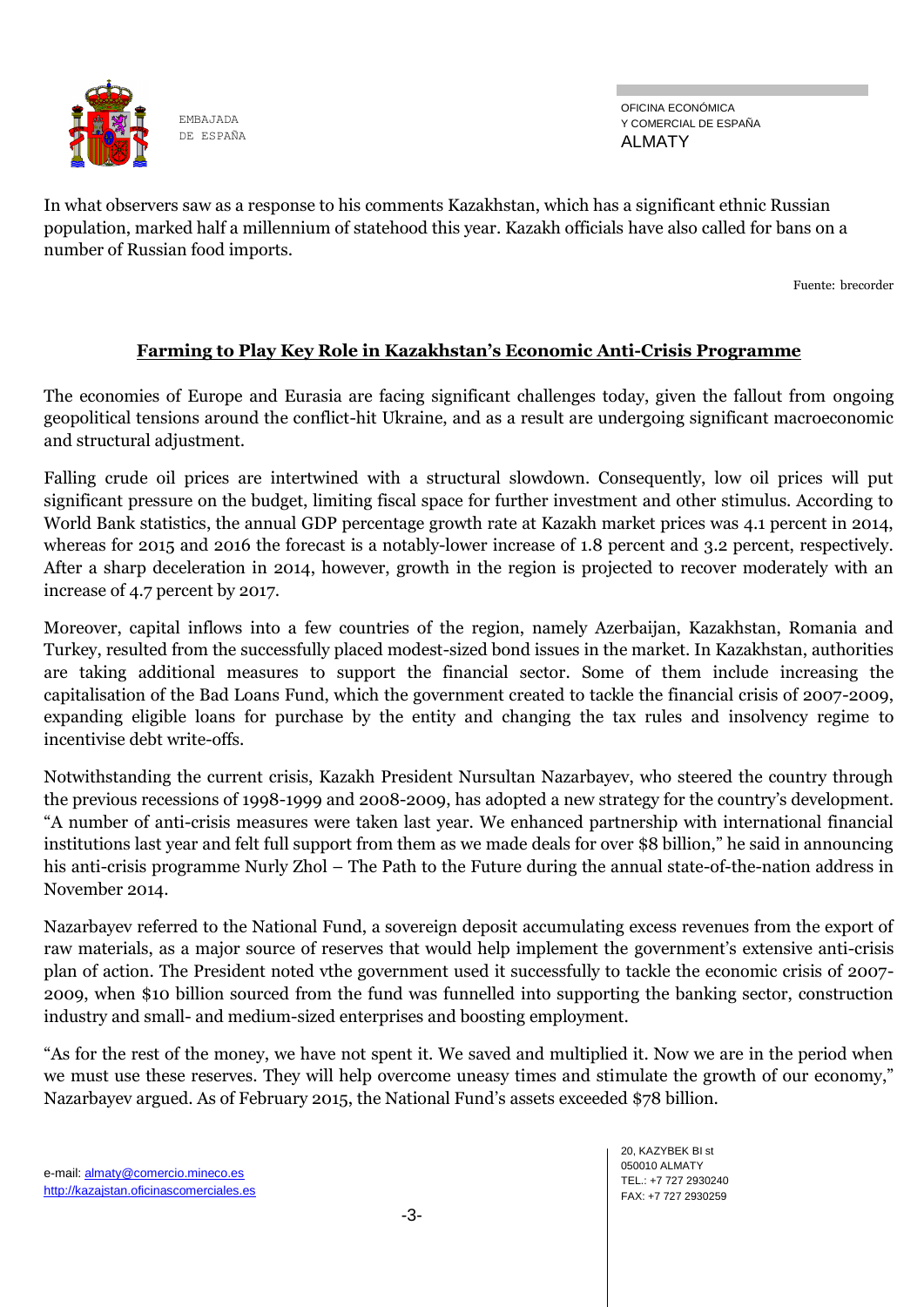

OFICINA ECONÓMICA Y COMERCIAL DE ESPAÑA ALMATY

Furthermore, in order to attract additional funding and increase the flow of investment into the country, the Kazakh Parliament adopted a law on June 30 regarding amnesty for Kazakh citizens, repatriates and persons holding a residence permit due to the legalisation of their property. The nation's Minister of Finance Bakhyt Sultanov anticipates the inflow of money and property from the campaign to reach up to \$12 billion. Naturally, the question arises how the government should manage this money in terms of preventing crises and taking into account a long-term perspective.

The President's overall goal for his government is to develop Kazakhstan's business environment so that it becomes one of the world`s top thirty largest economies. It is clear that in order to implement this serious objective, the government should work on it intensively. For instance, in 2011 the World Bank's Doing Business report acknowledged Kazakhstan as the number onepro-business reformer government in the world. Still, it is too early to claim Kazakhstan is the best place for small and medium-sized enterprises and the manufacturing industry. There is a lot of work to do in this regard and the government does not seem to be lenient on pursuing the changes needed.

It is widely believed that agriculture is one of the priority sectors of Kazakhstan's future economy. The country is one of the top 15 producers of wheat in the world, with its harvests competing in quality with those of Canada. Despite the ongoing cuts in government spending, it was announced on Feb. 18 that the farming sector will receive an additional 20 billion tenge (\$107.3 million) in government funding in 2015.

Moreover, Kazakhstan must use all the benefits of its membership in the recently-launched Eurasian Economic Union. In light of current sanctions, Russia is a huge market with high demand for all types of products. When prices rise due to high demand, the seller will want to increase capacity to produce greater quantity. We should not neglect the fact that during the transition period when joining the World Trade Organisation (WTO), it will be crucial to intensify the investments in agriculture, the processing industry and service structures. To enhance agricultural productivity, the government needs to invest in expanding infrastructure such as roads, irrigation and communication systems. In addition, in order to prevent future risks after joining the WTO it is of paramount importance to support farming in various creative ways.

One of the feasible solutions might be encouraging and helping farmers to enhance their qualifications and skills in those countries where the agrarian sector is well developed and successful, like New Zealand, which is world famous for its productive farms. The best way to experience this unique way of life is to live it yourself on one of over 400 farms around the country.

According to the Kazakh Committee on Statistics, the country's exports to New Zealand in 2014 totaled \$11,900 and imports were\$2.1 million. Kazakhstan imports meat, dairy products, fish and equipment from New Zealand.

#### New Zealand's agriculture

New Zealand is heavily dependent on international trade, particularly in agricultural products. Its highlycompetitive and efficient primary production systems are exported to every corner of the globe. Its major export partners are Australia, United States, China and Japan, as shown inthe pie chart below (data from2014). New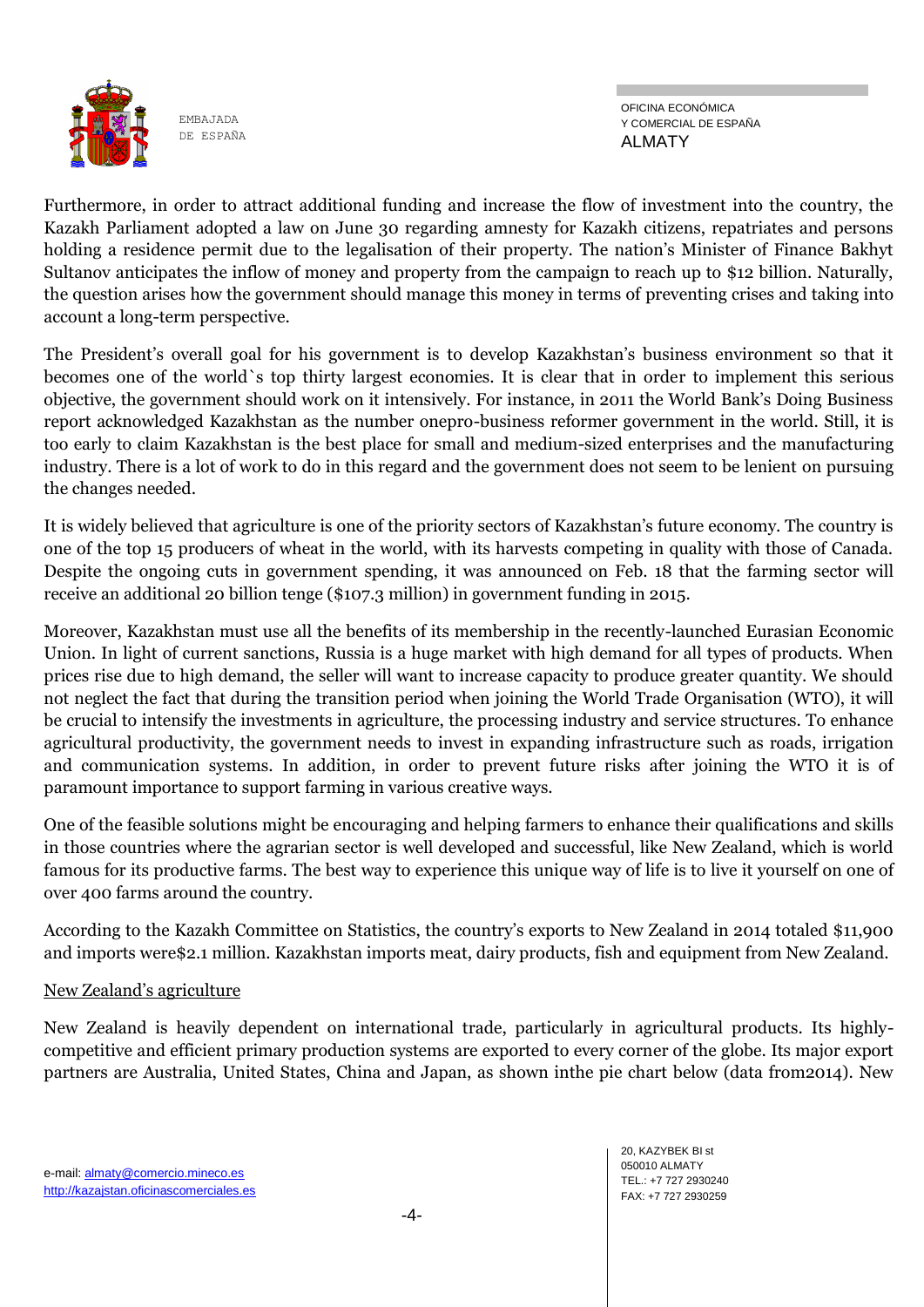

Zealand and China signed the New Zealand–China Free Trade Agreement on April 7, 2008, the first such agreement China has signed with a developed country.

New Zealand's stringent food standards have led to a high-performing primary sector. The country has implemented robust biosecurity measures and has high levels of food traceability. The World Organisation for Animal Health has recognised New Zealand as free of animal diseases. The country's reputation for farming expertise and quality food-production systems places it in a strong position to meet the world's increasing food demands. Furthermore, the country is one of the most efficient agricultural economies with a reputation for producing internationally-significant research, agricultural practices and products.

As a country with considerable potential, Kazakhstan should learn more from New Zealand's experience on the way to establishing and managing productive farms. New Zealand's Lincoln and Massey universities offer study areas such as agriculture, commerce, computing, engineering, environment, food, forestry, horticulture, hospitality, landscape, property, recreation, sciences, transport and winemaking. These universities provide an opportunity to gain experience from the best agribusinesses. Consequently, after finishing their education Kazakhstan's farmers would acquire a confidence and willingness to implement new ideas and experiences which would help farming industry progress in the nation.

It is vital to support agriculture through implementing action which is needed at all levels to revitalise Kazakhstan`s agricultural sectors. Rural communities and small farmers deserve empowerment and assistance from the government through the provision of additional financing and access to technology and technical knowhow.

Fuente: The Astana Times

# **New Law and More Filling Stations Planned for Liquid Petroleum Gas Cars**

ASTANA – In response to government plans to enact a law abolishing taxes and fees for liquid petroleum gas (LPG) users, KazTransGas is planning to construct 105 new methane filling stations in addition to the 508 LPG filling stations currently available. While the law will create an option for drivers, LPG usage in vehicles will remain safe, economically sound and environment friendly.

"Installation of LPG equipment costs 100,000 – 150,000 tenge (US\$538-\$808) and in the context of present prices for gasoline pays back in half a year. If you use an SUV, the converting cost is up to 300,000 tenge (US\$1,616) and it will pay its way in 10-12 months. There are 508 gas filling stations in our country," said Minister of Energy Vladimir Shkolnik at the Oct. 8 enlarged meeting of the Mazhilis (lower house of Parliament) Committee, according to tengrinews.kz.

Varvara Gutchenko, manager at Gazcenter, a major service station in Astana, commented after Shkolnik's speech regarding the change-over.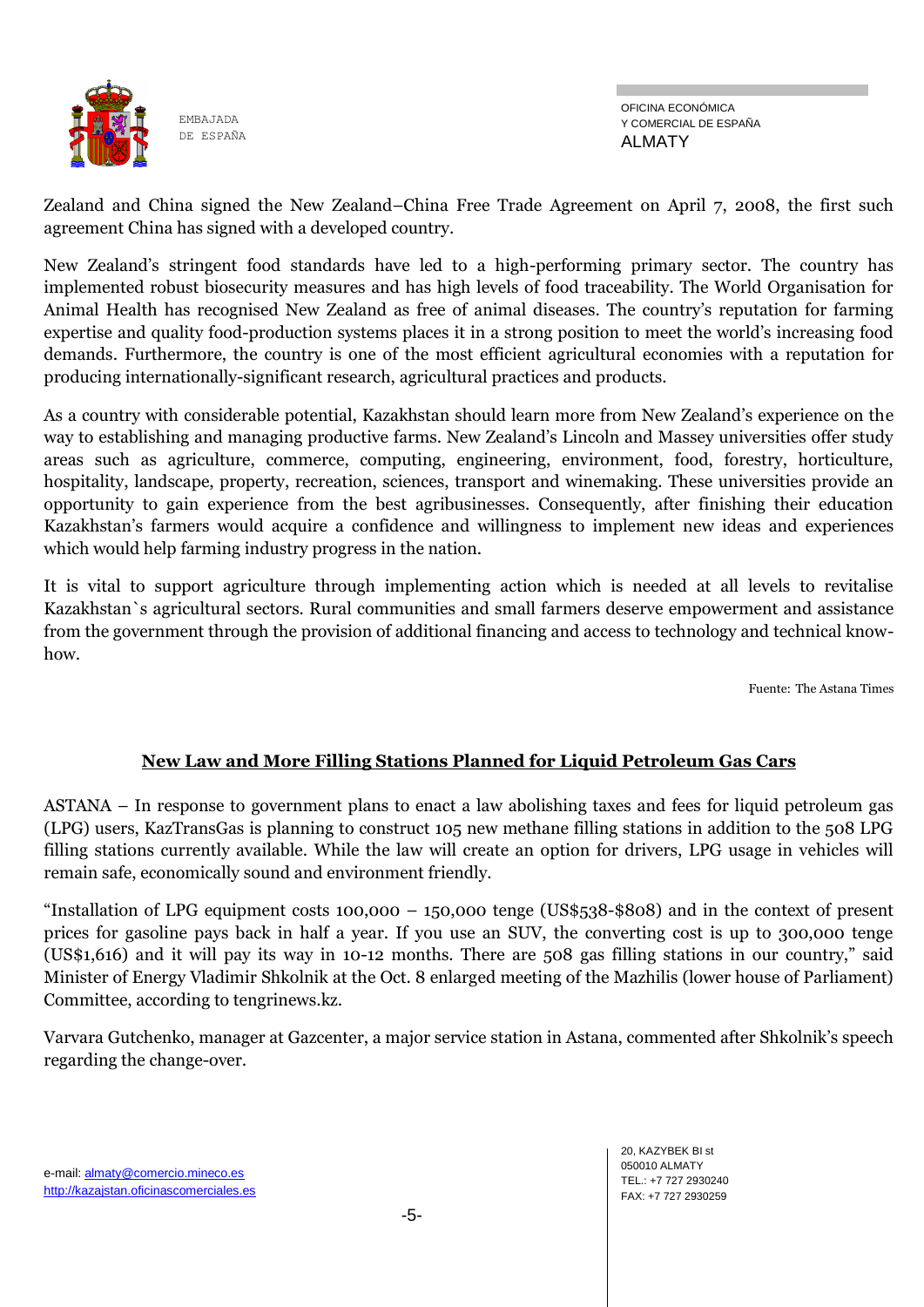

"We don't call on everybody to convert their cars to LPG consumption. It is irrational to convert some vehicles; for example, old cars or cars with insignificant everyday kilometrages. It is also unwise to convert a car if its owner plans to sell it in the near future, because the cost of converting won't pay for itself in a short span of time."

"But we can talk about the increase in demand for our services from one year to the next. One of the reasons is that LPG usage makes vehicles more environmentally friendly. It is especially relevant for cities with bad ecological situations, for example, Almaty, which is stifled by vehicle exhaust gas," she said.

"Today, LPG costs are also twice as cheap as low-octane gasoline and three times cheaper than high-octane gasoline. Besides, up-to-date LPG equipment sufficiently increases engine life, decreases engine oil pollution and the converted car has two fuel tanks, which means that its trip distance doubles," she added.

Gutchenko also discussed the safety of LPG equipment.

"First of all, I would like to state that up-to-date equipment is absolutely safe. Even more, such LPG equipment is safer than the standard gasoline system of a car.

"An LPG tank's wall thickness is 3-4 mm. A gasoline tank's wall is 0.5 mm. It is much firmer than a standard fuel tank, which has been proven in ghastly accidents. Also, an LPG tank is equipped with a multivalve, which disables its explosion. All you need to do is to choose the right place for converting and further maintenance of your car," she said.

When converting a car to natural gas consumption, Gutchenko noted the importance of selecting a qualified company to complete the work.

"The minimum price at our company for LPG converting amounts to 165,000 tenge (US\$889) for a four-cylinder passenger car. We don't give preference to any brand, because every brand has its own advantages and peculiarities without regard to the country of its production. But we can say that Italian, Turkish and Polish equipment is the best. You know Italian companies started to produce the equipment in the 1960s and have great work experience," she said.

"A car owner should write a written request for LPG equipment installation to a corresponding official dealer. The official dealer hasn't the right to refuse such a request and we have a lot of car owners who saved their warranties, because our service station has all the necessary corresponding certificates," she explained.

While Gutchenko noted that conversion registration isn't complicated, approximately only 12,000 such vehicles are registered in Kazakhstan. The real number is possibly much higher.

The conversion has one disadvantage – the loss of free space in the trunk, which is solved by using a toroidal tank, she said. The tank is installed instead of a spare wheel or under the body of the car, truck, pickup or SUV.

Gutchenko also sought to dispell a myth about LPG users.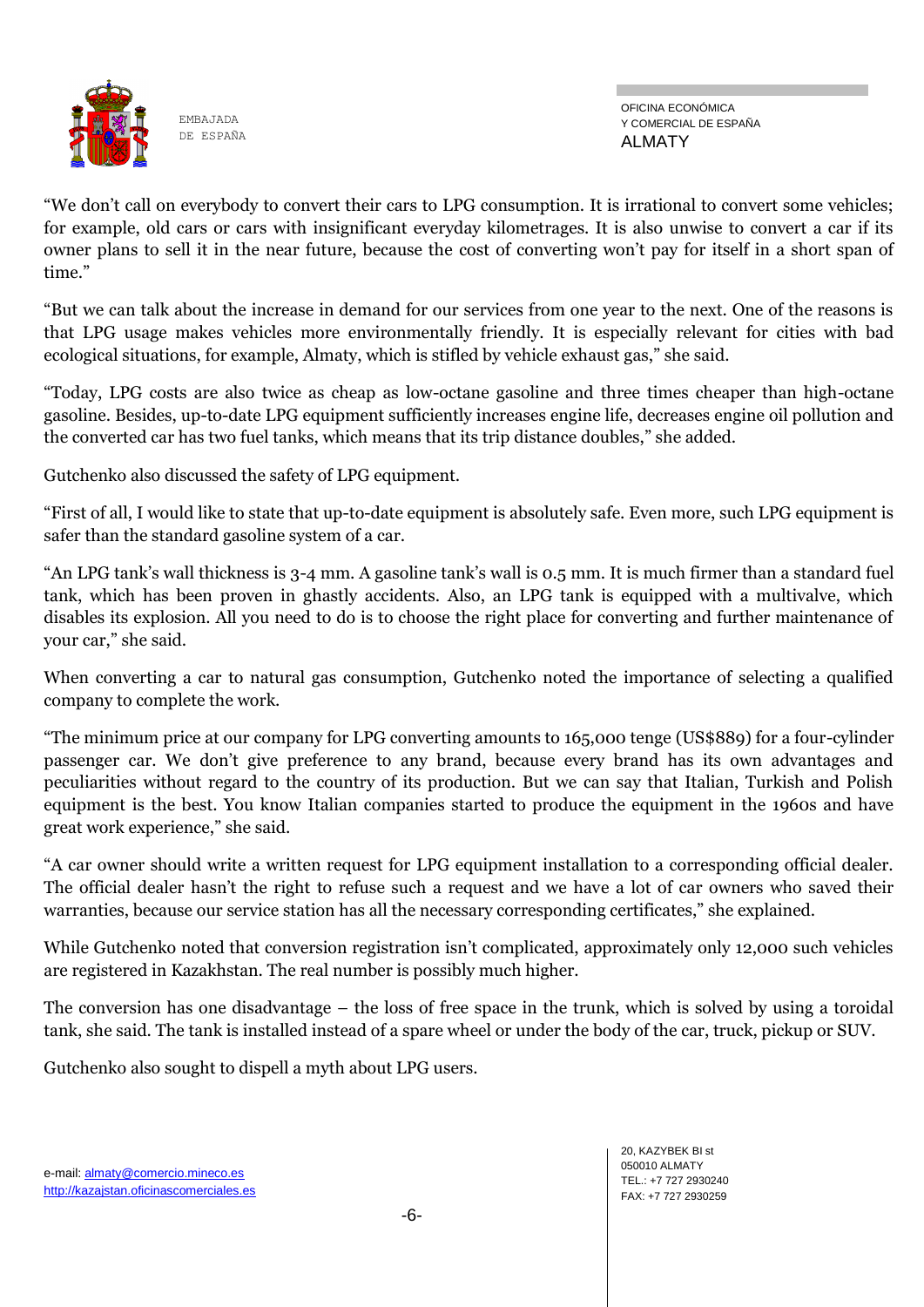

"We have absolutely different clients; for example, we equipped Daewoo Matiz. If you don't know, it is threecylinder, very small car. We also worked on brand-new models of BMW, Lexus, Range Rover and other luxury cars. Apart from the fact that these cars are very expensive, these cars are very complicated and have very protected electronics. Sometimes we have to dismantle half of a car to install LPG equipment. Electronic adjustment is very hard, but we do it. The Toyota Land Cruiser is the most popular model we are working on. This model amounts to approximately 50 percent of the cars we are working on. It should be noted that we don't have many women among our clients. We haven't had more than five female clients since 2009. I don't know the reason. Maybe they are afraid of LPG usage. Maybe they aren't interested in automobile tuning," said Gutchenko.

Approximately 600 buses using natural gas operate in Almaty, which amounts to 37 percent of all buses, as reported by auto.lafa.kz.

Gazcenter sales director Dmitri Likhachev talked about converting diesel vehicles to LPG.

"In Astana, one of the bus fleets is going to convert its diesel buses to a gas diesel system, too. We actively develop converting diesel engines, which are used in logistics companies and passenger transportation companies. It is very important, because vehicles in such companies have very high everyday kilometrages. And in spite of less economic efficiency in gas diesel systems, converting enables companies to save money. As you know, saved money is earned money.

"Also we are ready to equip vehicles with methane equipment, but there are no methane filling stations in Astana," he said.

Likhachev also commented on government actions: "We consider that converting all state vehicles to LPG usage could be a good decision and save a vast amount of money. Gas consumption is accompanied by sufficiently-less pollution than gasoline or diesel fuel consumption. Converting 1,000 buses to gas leads to the decrease of CO2 to the amount of six tonnes per year and carbon soot three-five times."

The government plans to enact a law concerning a national green economy that could make gas usage more attractive, because taxes and fees will be abolished for the owners of vehicles with gas equipment.

"KazTransGas embraced a course of action to construct 105 new methane filling stations. After this programme is carried out, trucks will be able to run from Khorgos to the border with Russia," said Greenauto Director Rustam Issayev.

Fuente: The Astana Times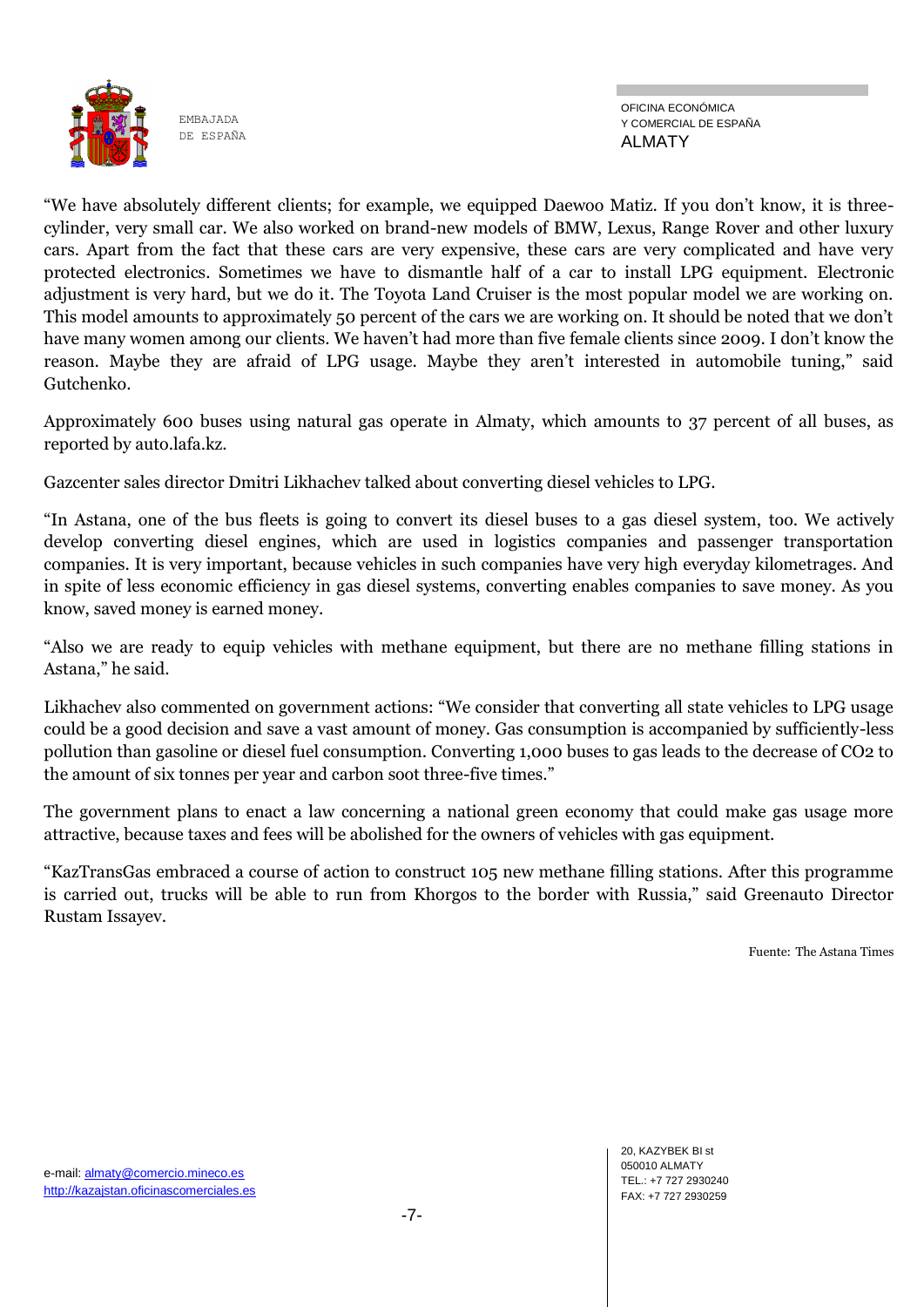

#### **Kazakhstan's Only Tire Recycling Plant Reopens in Astana**

Production at Kazakhstan's only tire recycling plant has begun rolling again after being shut down for two years.

The German equipment and technologies used at the plant allow up to 32,000 tons of raw material to be processed annually. While the plant was offline, Kazakhstan's environmental regulations underwent considerable changes. This simplified the plant's operations because before that it was easier to burn used tires than recycle them.

Because the plant was out of commission for two years, the company could not pay its debts. In order to actualise the project, a loan of more than \$6.5 million from the Development Bank of Kazakhstan was taken. The Baiterek Holding and the National Chamber of Entrepreneurs decided to write off 330 million tenge (US\$1.78 million) of the plant's debt as part of the restructuring programme.

In processing used tires, the plant produces three products: rubber crumbs, high-alloy steel and rayon. The rubber crumbs are used to cover playgrounds and sports fields, stadiums and artificial turf. They are also used in the production of railroad crossing plates, manhole covers, pavement and more. The company currently employs 25 people. The plant is looking to expand its staff to 90 employees.

According to recent statistics, around 300,000 tires are disposed of in Kazakhstan every year. Experts say that the launch of such plants has positive environmental impact. A single tire needs 150 years to decompose; the recycling process reduces man's effect on nature. Also, with the number of cars in the country increasing every day, the plant's reopening means that the country will be unlikely to see a raw material shortage.

Fuente: The Astana Times

# **Food Contract Corporation approved applications of Kazakh growers for planting in 2015**

The Food Contract Corporation continues implementing a program for forward wheat and barley purchases from growers by the means of spring and summer financing.

Under the program, the Food Contract Corporation received over 600 applications from growers in different regions by February 25, to a total amount of more than KZT 5.3 Bl. The total planting area declared by them exceeded 880 Th ha.

The farmers must meet their obligations, i.e. supply wheat, by November 1, 2015 inclusive. In total, KZT 17,650 Ml was allocated for the program's implementation.

Overall, KazAgro Group is planning to spend some KZT 97 Bl on the spring field and harvest works in 2015.

 $USD 1 = KZT 184.45$ 

Fuente: blackseagrain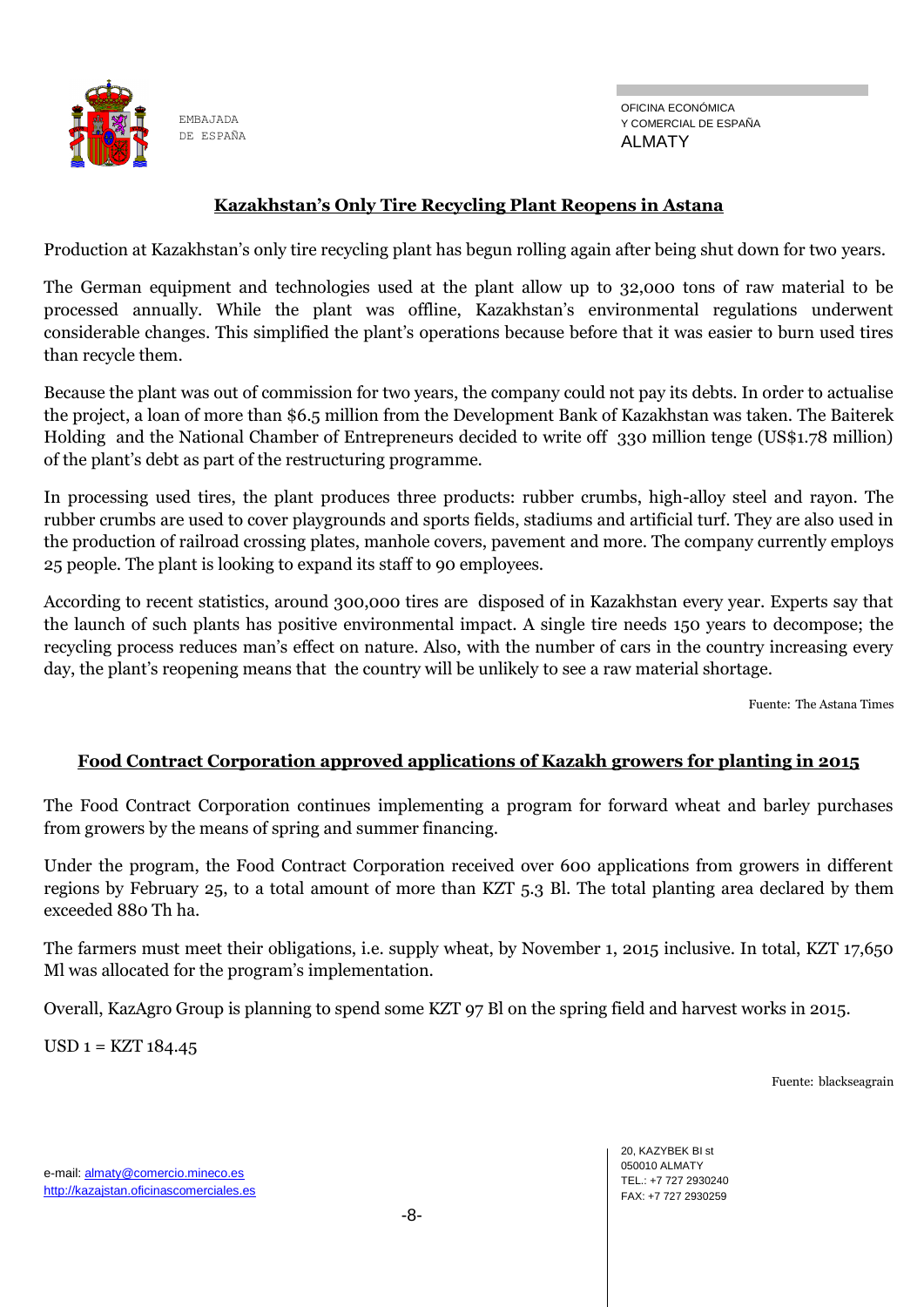

OFICINA ECONÓMICA Y COMERCIAL DE ESPAÑA ALMATY

#### **Just Published: "Kazakhstan Infrastructure Report Q2 2015"**

Fast Market Research recommends "Kazakhstan Infrastructure Report Q2 2015" from Business Monitor International, now available

[USPRwire, Sat Mar 07 2015] The Kazakh infrastructure sector is facing severe challenges stemming from falling oil revenues, a weakened Russian rouble and governmental spending cuts. However, preparations for the 2017 World Expo as well as the country's rich natural resource endowment will provide for distinct investment opportunities and some growth relief and continued investments. Following a generally weakening domestic economy, including falling loan and private consumption levels, we nonetheless expect infrastructure and construction growth to remain far below previously expected levels.

Key Trends And Developments

\* Against the weakened economic background, the government was forced to adjust its 2015-2017 budget plan, including a drop in public expenditure in the range of USD5.5bn in 2015.

\* Ongoing external developments associated with decreasing oil prices, the economic crisis and a falling Russian rouble due to the Western sanction regimes could force the Kazakh central bank to further devaluate the currency in the near future. As such, demand for housing, commercial and industrial construction is set to remain subdued over the short term.

\* Business loan growth in Kazakhstan slowed to 5.5% y-o-y in December 2014 from 16.9% y-o-y in February, while household lending slowed to 10.7% y-o-y from 29.8% y-o-y in the same period, due to the ongoing liquidity crunch in Russia's banking sector that holds around 10% of total banking sector assets in Kazakhstan.

\* The restart of the giant Kashagan field, expected for H215 at the earliest, continues to be doubtful. An investigation into the production challenges at Kashagan determined in early 2014 that the two 55-mile long offshore pipeline sections will need to be replaced. New materials able to withstand the highly corrosive hydrogen sulphide gas - the cause of the production problems - will need to be used. A first step to save the project was taken in mid-2014, when the group appointed an ExxonMobil executive to take...

Full Report Details at

- http://www.fastmr.com/prod/960680\_kazakhstan\_infrastructure\_report\_q2\_2015.aspx?afid=302

The Kazakhstan Infrastructure Report features Business Monitor International (BMI)'s market assessment and forecasts covering public procurement and spending on all major infrastructure and construction projects, including transportation and logistics by land, sea and air; power plants and utilities, and commercial construction and property development. The report analyses the impact of regulatory changes and the macroeconomic outlook and features competitive intelligence on contractors and suppliers.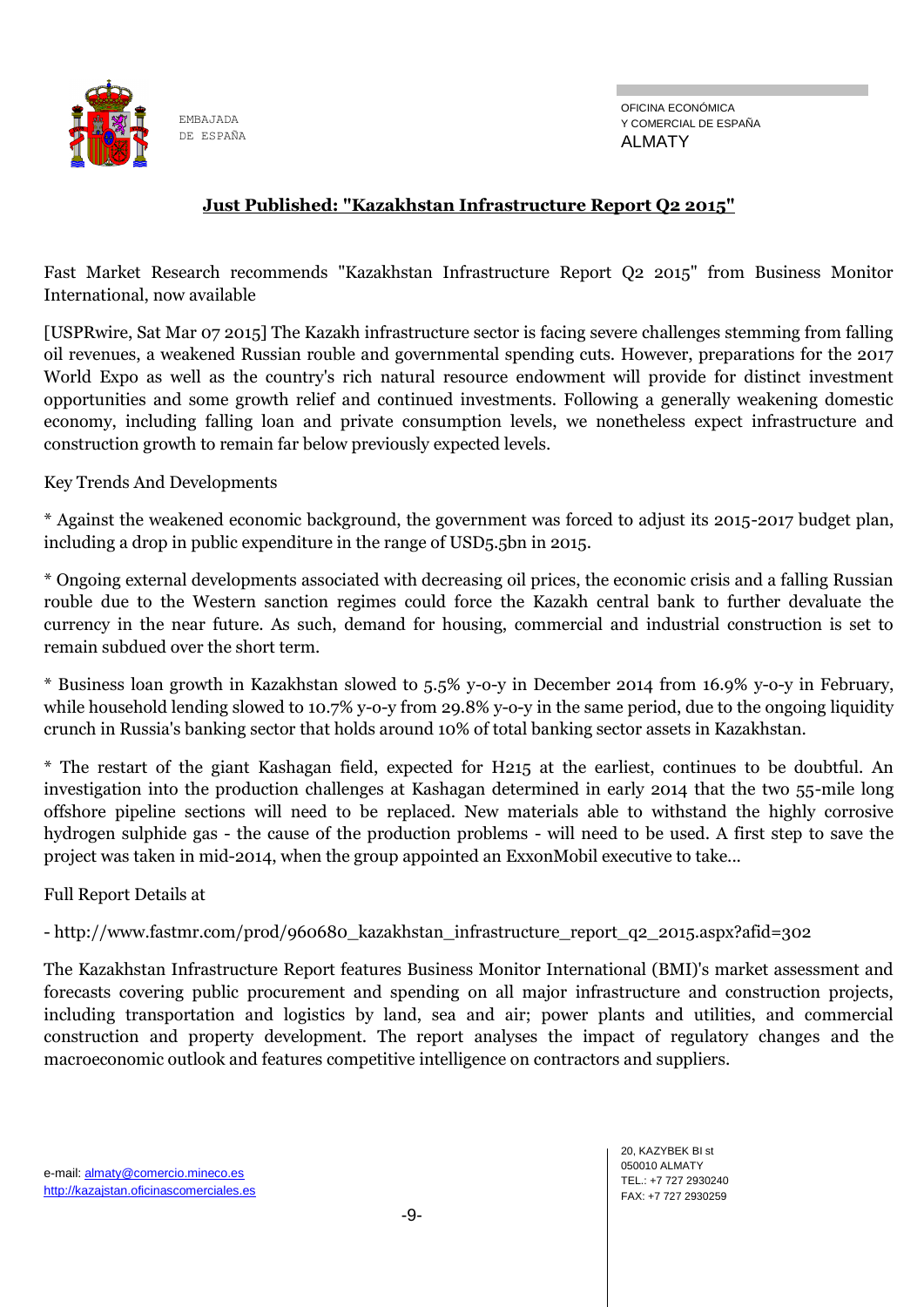

OFICINA ECONÓMICA Y COMERCIAL DE ESPAÑA ALMATY

BMI's Kazakhstan Infrastructure Report provides industry professionals and strategists, sector analysts, investors, trade associations and regulatory bodies with independent forecasts and competitive intelligence on the Kazakhstani infrastructure and construction industry.

Key Benefits

About Fast Market Research

Fast Market Research is a leading distributor of market research and business information. Representing the world's top research publishers and analysts, we provide quick and easy access to the best competitive intelligence available. Our unbiased, expert staff is always available to help you find the right research to fit your requirements and your budget.

For more information about these or related research reports, please visit our website at http://www.fastmr.com or call us at 1.800.844.8156 (1.413.485.7001 Int'l).

Fuente: usprwire

#### **Caspian Sea legal status to be agreed in coming days**

Officials coming from the latest round of talks of the Caspian littoral states (Azerbaijan, Turkmenistan, Iran, Russia, and Kazakhstan) have reported major progress in delineating regions of authority in the Caspian Sea. Iranian Deputy Foreign Minister Ibrahim Rahimpour reported that he was confident that the dispute and outline could be resolved by the time of the next summit. The current summit is being held in Baku, Azerbaijan and the location for the next will be in Astana, though it is unclear when this will be. The Five Littoral States have been debating for as many as 20 years as to whether the body of water should be classified as a sea or a lake in order to circumvent international regulations on maritime commerce. The definition changes the way each of the littoral states will interact with one another.

This marks one of the few areas of cooperation between the five countries, and it is unclear how large of a stake Russia's interest in this could be, considering that some speculate they could be applying pressure on Iran through this meeting to ensure cooperation or closer working relationships on the Iranian nuclear deal. Based on the preliminary announcement from the meetings, it looks like the Caspian will be designated as a sea, and territories will be hammered out accordingly to determine which oil and gas reserves reside in which territories.

Fuente: steppedispatches

20, KAZYBEK BI st 050010 ALMATY TEL.: +7 727 2930240 FAX: +7 727 2930259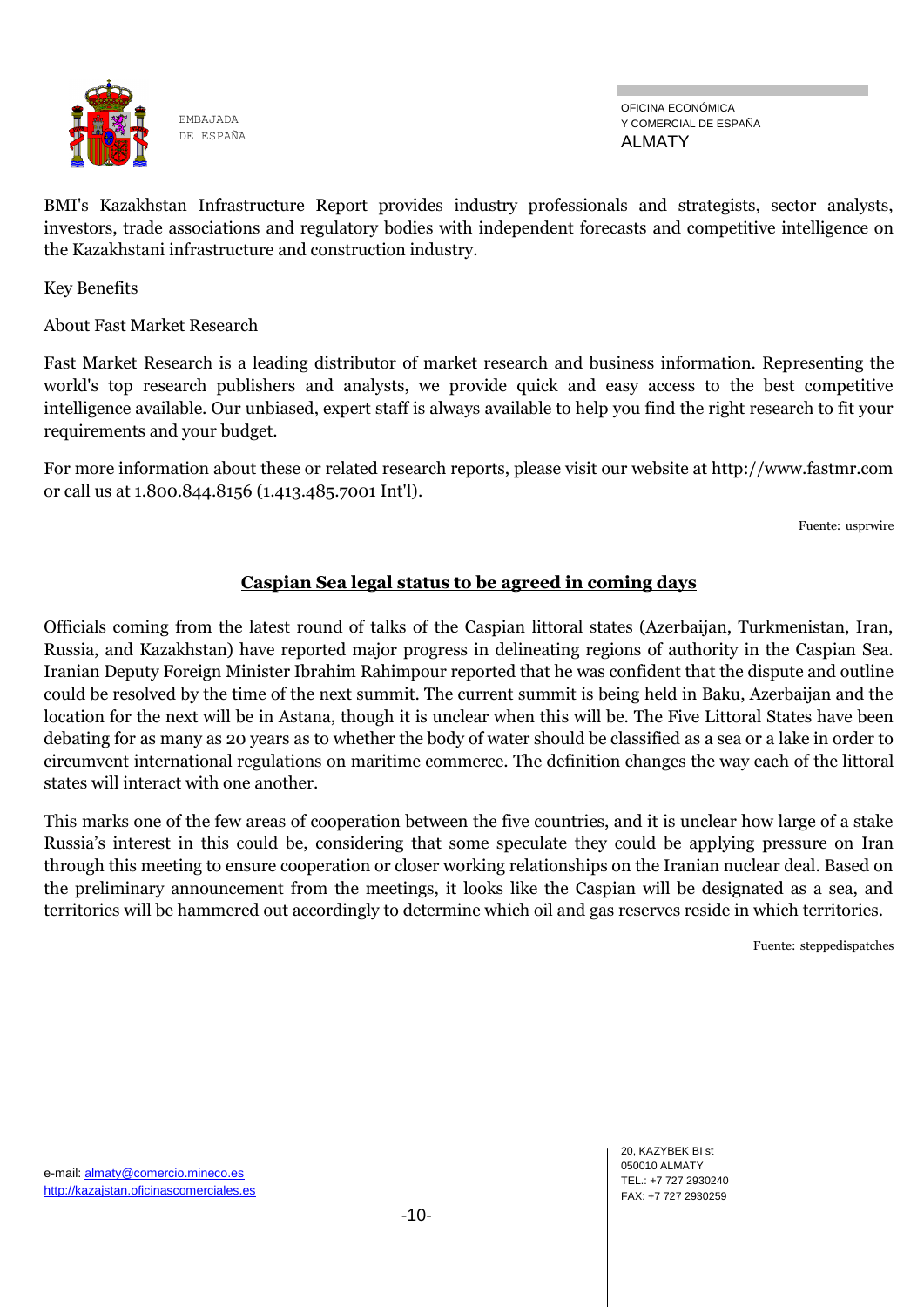

#### **Kazakh Senate ratifies amendments to IMF Articles of Agreement**

Bishkek (AKIpress) - ifm Upper house of Kazakhstan's parliament, the Senate, has ratified today the amendments to the Articles of Agreement of the International Monetary Fund.

Board of Governors of the International Monetary Fund (IMF) approved a package of reforms of the Fund's quotas and governance.

These reforms represent a major realignment in the ranking of quota shares that better reflects global economic realities, and a strengthening in the Fund's legitimacy and effectiveness.

The reforms protect the quota shares and voting power of the poorest members.

In addition, Board of Governors of IMF adopted the Articles of Agreement to Expand the Investment Authority of IMF.

The amendment expands the authority of the Fund regarding the use of currencies and investments.

The amendments to the IMF Articles of the Agreement on Fourteenth General Review of Quotas and Reform of the executive board was approved.

Fuente: Akipress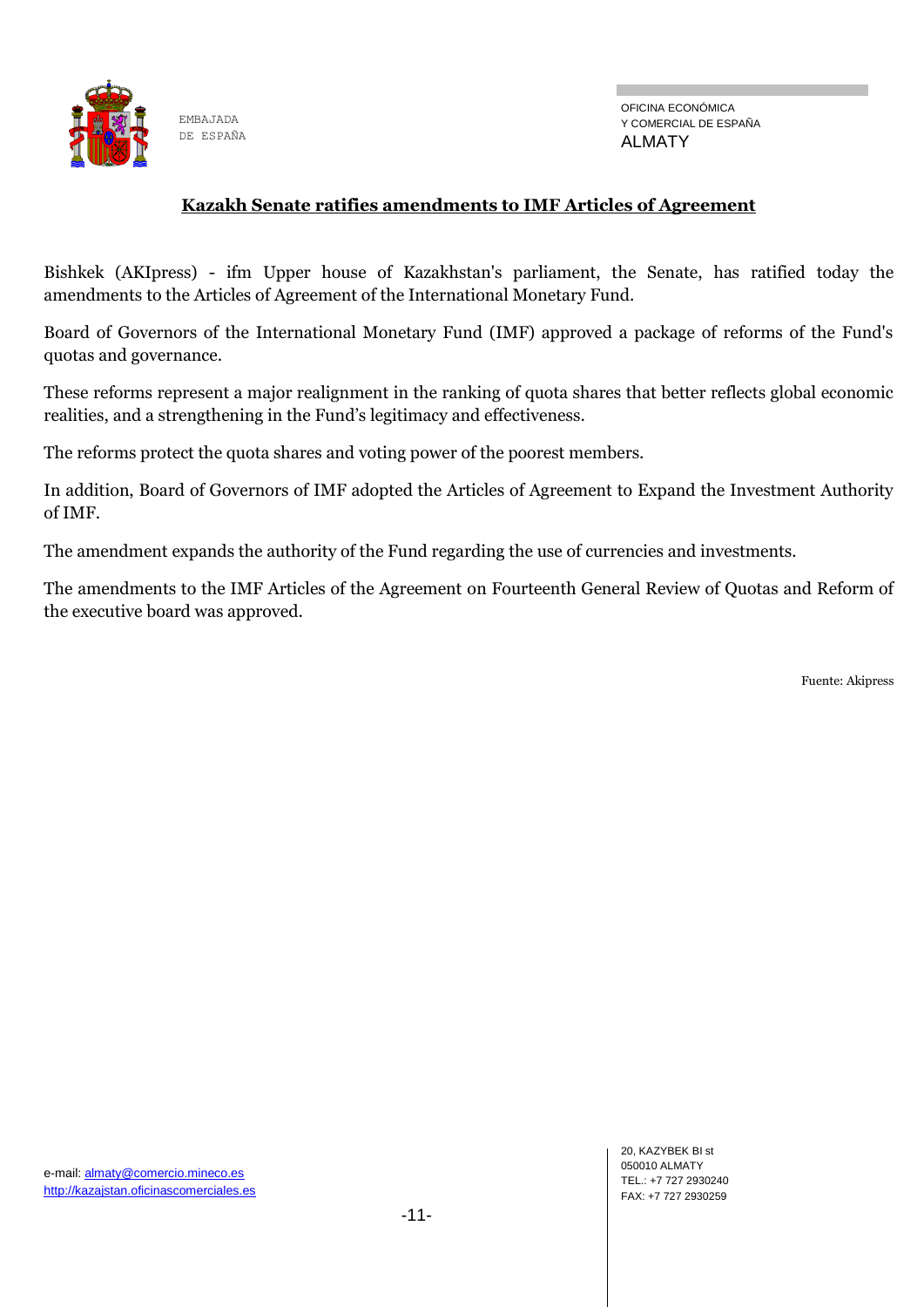

OFICINA ECONÓMICA Y COMERCIAL DE ESPAÑA ALMATY

# **Kirguistán**



# **Will Kyrgyzstan's hydropower building spree work?**

March 6, 2015 by Michael Lerner in Asia-Pacific. 0 Comments

Kyrgyzstan is seeking bids by March 9 to perform underwater inspection services for the rehabilitation of its 1,200 MW Toktogul hydroelectric project on the Naryn River. The impoverished mountainous country is facing an energy crisis that will only get worse with climate change. 80% of its electricity came from hydropower in 2010, with the country's largest hydroelectric power plants (HPPs) on the Toktogul reservoir providing 70% of all electricity.

Water levels, whose drop two years ago in the Toktogul reservoir started the energy crisis, will continue to decrease through 2030 as the country's glaciers melt, making the large-scale HPPs less efficient. The electricity deficit is also due in large part to unsustainably low subsidized electricity tariffs that encourage wasteful and inefficient use. (For reference, 1 kWh of electricity in neighboring Kazakhstan costs 9 cents, while in Kyrgyzstan it costs 1.5 cents.) "The government has taken a number of measures to rectify the situation, and even enforced energy consumption limits," writes Renewable Energy World, but previous price hikes have caused social unrest so additional ones would be politically tricky to implement.

Facing an annual energy deficit of 2.4 million MWh, during the last few years Kyrgyzstan has resorted to importing electricity from Kazakhstan. The issue is quite complex because apart from contentious electricity price differences, the issue of water sharing is vital for both countries. Kazakhstan relies on water from rivers originating in Kyrgyzstan for irrigation, but during the current crisis Kyrgyzstan has been reducing outflow from dams in order to maintain higher water levels ahead of the winter low season. "The two countries reached an agreement in late July, whereby Kyrgyzstan started providing water to Kazakhstan on August 1," Eurasianet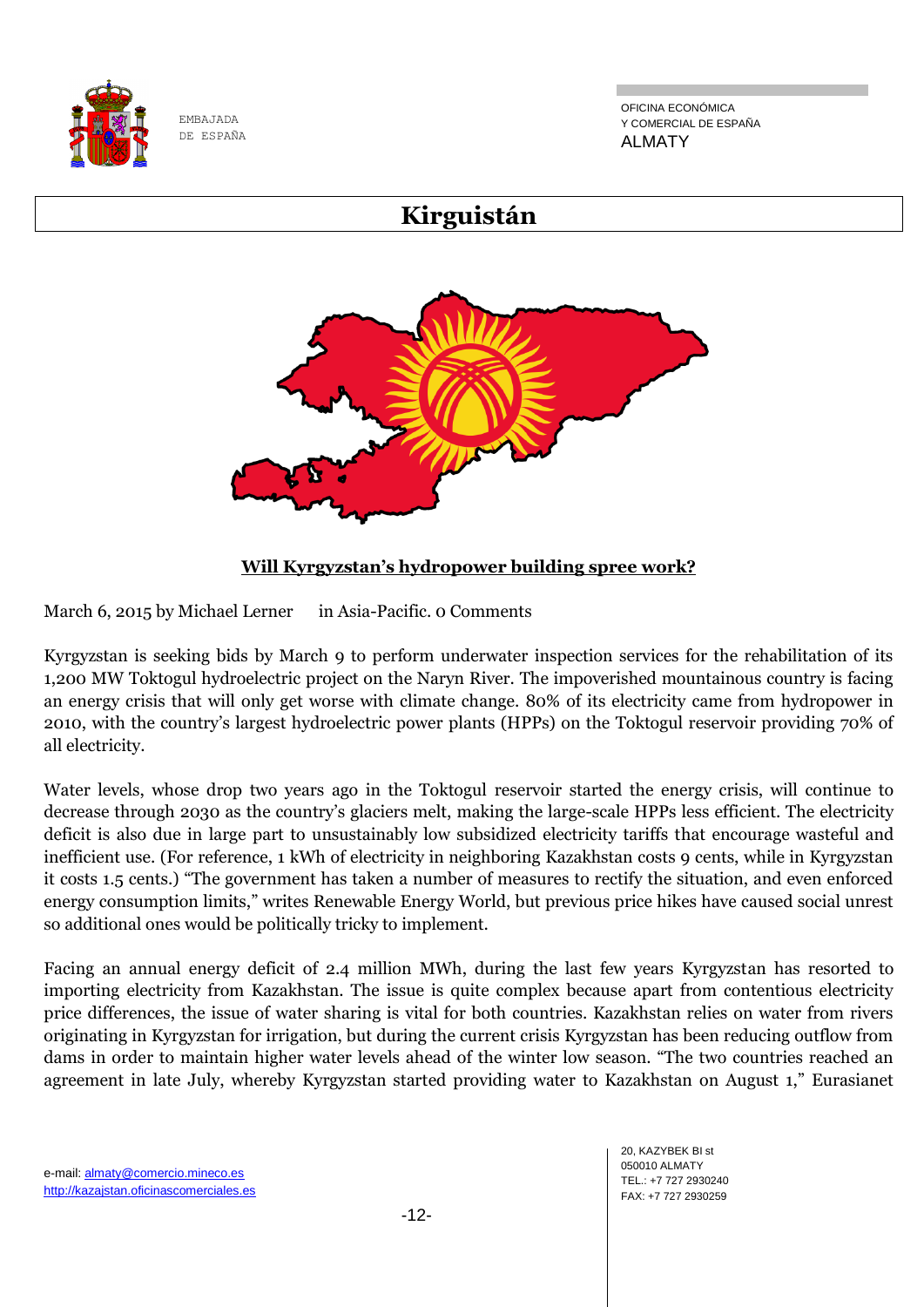

OFICINA ECONÓMICA Y COMERCIAL DE ESPAÑA ALMATY

reported. In return, Kazakhstan provided "winter electricity equivalent to the amount Kyrgyzstan could have produced with that water."

To try to resolve this electricity deficit on more favorable economic terms, the government is embarking on a two-pronged engineering strategy. On one hand it is rehabilitating or expanding some existing large HPPs, like the 1,200MW Toktogul one. The government is also seeking consultants by March 16 to audit its financial and engineering plans to build a second turbine-generator at the 360MW Kambarata 2 hydroelectric project, and ensure it gets the estimated \$80 million needed to fund it.

On the other hand, Kyrgyzstan plans to construct several dozen small HPPs (which don't require high water levels) around the country over the next few years at an estimated cost of \$115-160 million. The government is trying to make the country more attractive for businesses to invest in by aiming to cut the break-even point for small HPPs from the current 18-20 years to 8. Only two such plants are still active in the country, while the remaining ones, rendered obsolete after 1974 by the large Toktogul HPP, have long been non-operational. Small HPPs could make a breakthrough since they require small amounts of investment, the Kyrgyz deputy prime minister said.

The country's negative balance of trade, which has been steadily worsening over the past decade, will also benefit from the expansion of its domestic HPP industry. Between 2015 and 2016 Kyrgyzstan will still have to import 760,000 MWh from Kazakhstan. However, as small HPPs become operational, these imports should gradually decrease, reaching zero by 2019 approximately.

Foreign investors have indeed expressed initial interest in Kyrgyzstan's small HPP construction. At the country's first-ever Silk Road Forum 2015 held from February 4-5 in the capital Bishkek, Kyrgyz businesspeople presented 27 projects to visiting E.U. investors. Of these, eight were selected, including a number of mini HPPs, which will be thoroughly assessed before contracts are signed. Work may begin as early as this year, according to a Kyrgyz investment firm. That said, for hydropower to be truly sustainable, sooner or later the government must stomach reducing electricity price subsidies.

Fuente:Blouin News

e-mail: almaty@comercio.mineco.es http://kazajstan.oficinascomerciales.es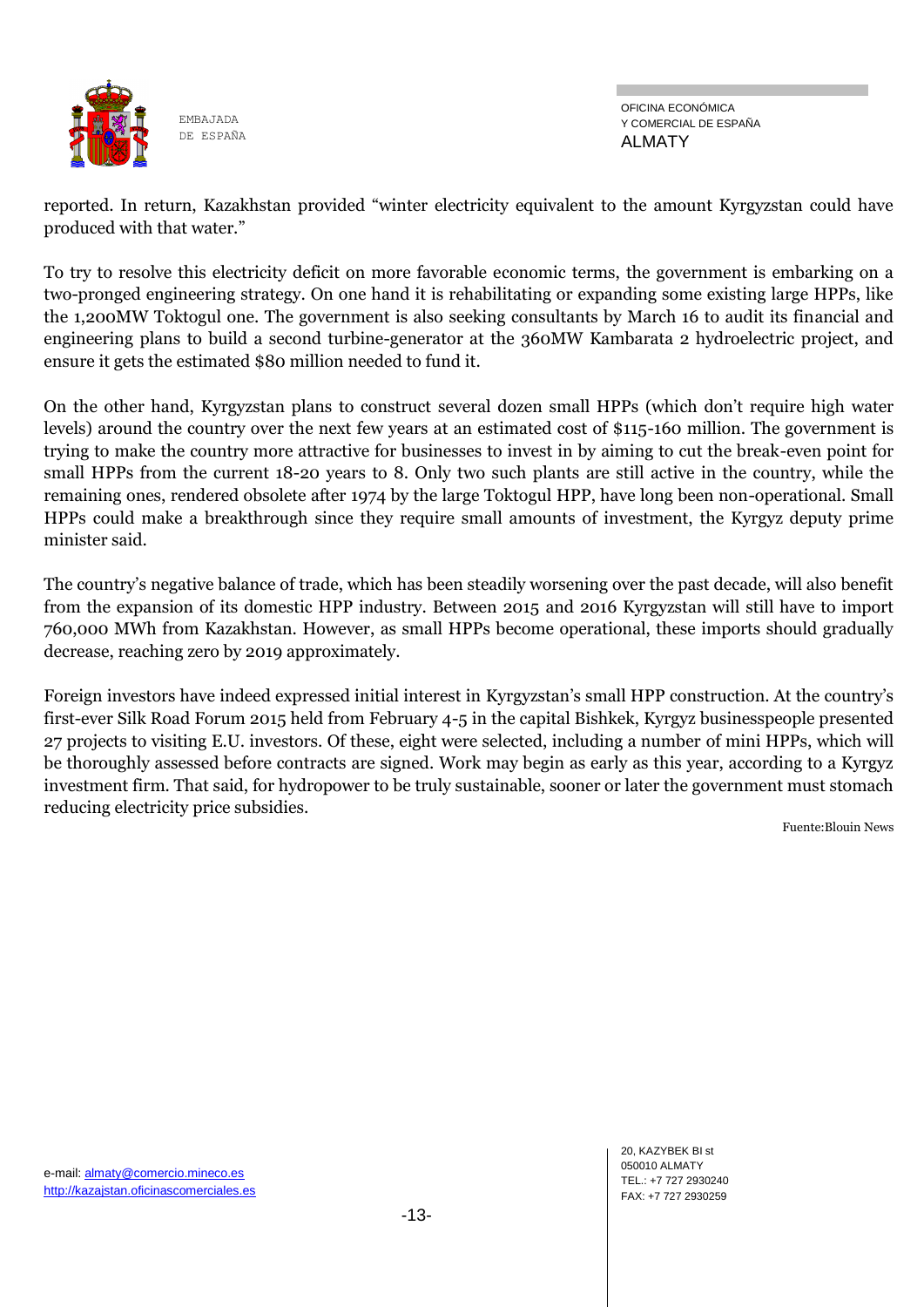

#### **Investment decrease in 2014.**

DIs inflow to Kyrgyzstan amounted to \$608 M, which is a 37% decrease as compared to 2013, the National Statistics Committee announced. In 2014 the biggest investors were 1) China, 2) Canada, 3) UK and 4) Kazakhstan. The latter registered a decrease of -10.7% y-o-y basis.

Fuente:UE Delegation Kyrgyzstan

#### **Cashless payments to reduce shadow economy in Kyrgyzstan**

BISHKEK (TCA) — Kyrgyzstan's economy is facing difficulties related to external shocks. The current economic situation is much worse than three months ago, Prime Minister of Kyrgyzstan Joomart Otorbayev said at a meeting on the development of cashless system of payment in the country.

Experts forecast decline in growth of the Russian economy by 5% and in Kazakhstan by 1.5% in 2015. Devaluation of currencies negatively affects the economic development of Kyrgyzstan, he said. "In this situation, we have to look for reserves, and one of the main reserves is the legalization of the shadow economy."

According to various studies, the size of the shadow economy in Kyrgyzstan is from 40% to 60%. It means that informal transactions are worth about \$3 billion. Legalization of even 25% of this amount will make it possible to collect 10 billion soms more for the state budget, said Prime Minister.

The banking system of the country is developing vigorously now. Last year, the banks' loan portfolio grew by 50%. The number of bank cards in circulation as of December 31, 2014 totaled 908,908, 39.7% more than in 2013 and 235.2% more than in 2012. Due to the Pensioner's Card project, 33.4% of pensioners received pensions through banks as of the end of 2014.

However, there are some problems in this sector. In 2014, 3.6 million payments totaling more than 1.5 billion soms were carried out through the interbank payment systems (80.3% more in volume), but the number of payments has increased by only 33%. This shows that only every third consumer practiced non-cash payments. The situation needs to be changed, the Prime Minister said.

It is necessary to further develop non-cash payments and infrastructure to focus on informing citizens on the benefits of cashless payments, to improve the financial literacy of the population, and to provide remote banking services.

At the initiative of the Government, several laws have been adopted aimed at encouraging businesses and individuals to implement non-cash payments for goods and services. The Parliament has already approved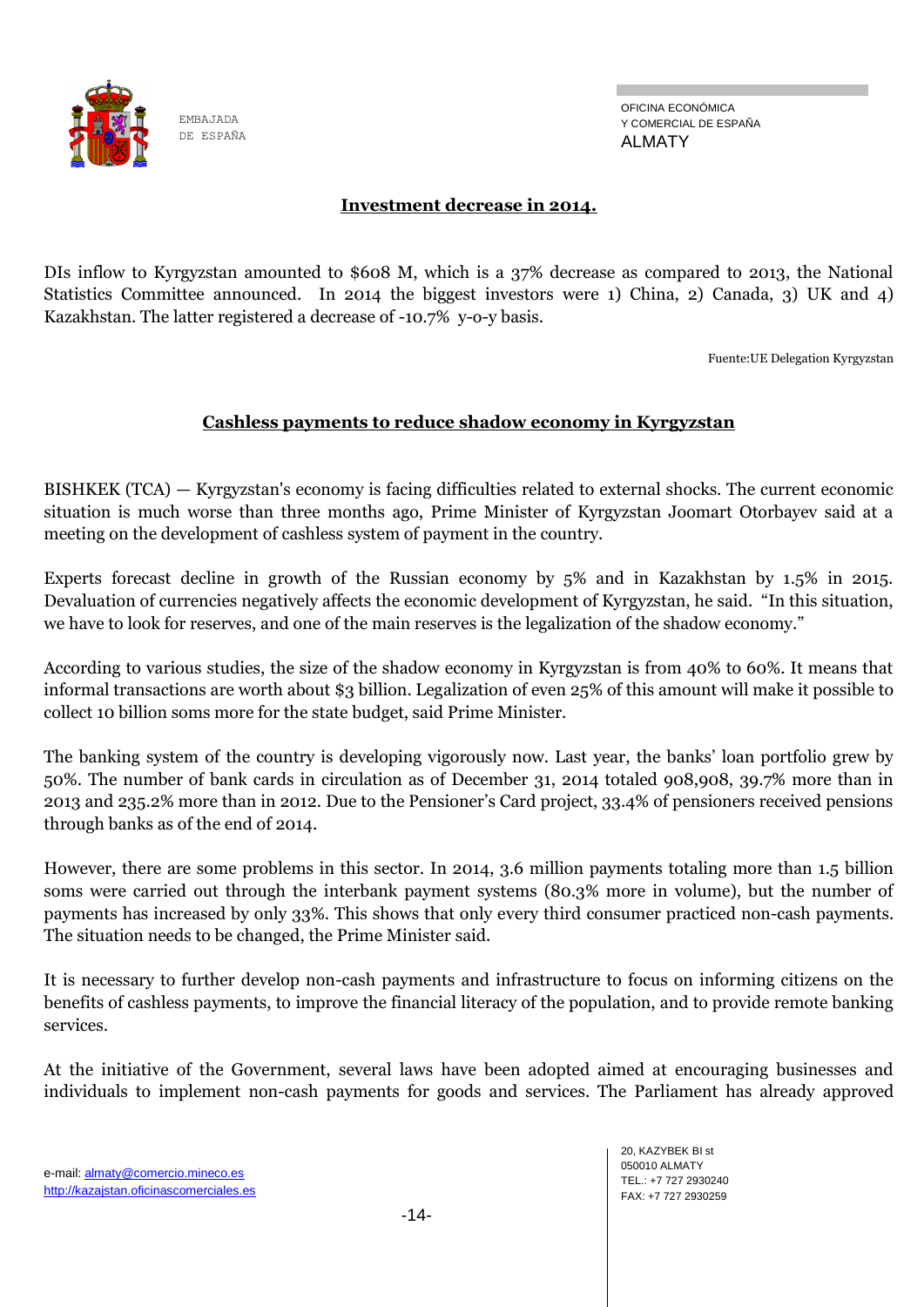

OFICINA ECONÓMICA Y COMERCIAL DE ESPAÑA ALMATY

changes to the laws providing for exemption from VAT on imported banking equipment for cashless payment. Amendments to the Law "On State Social Insurance" require payment of premiums only by transferring money from the account of the legal entity to the accounts of the Social Fund.

According to the amendments to the Tax Code, the sales tax will be 1.5% for those who will conduct cash transactions, and 1% for those who will use cashless payments.

The campaign will first involve cafes and restaurants.

Economy Minister Temir Sariyev believes that banks have to offer new banking products. The Government has pledged to abolish the VAT on imported banking equipment, but POS-terminals should be installed throughout the country including villages. The government starts the program "Concessional lending farmers-3", and it is vital to ensure the quality of granted loans and monitoring their use.

"We should develop mobile banking products such as mobile wallets and electronic wallets. The mobile market is well developed for this: mobile penetration is more than 150% in Kyrgyzstan," the minister said.

All sides — the Government, the banks and the population — will benefit from increasing the share of non-cash payments in the country, the Prime Minister believes.

Kyrgyzstan will soon join the Eurasian Economic Union, and then the full administration of the customs border will be carried out according to the standard price system with the full collection of revenues, and it is also related to the cashless payments. All functions in this area will be transferred to the State Tax Service of Kyrgyzstan.

Fuente: Timesca

# **A preliminary agreement reached on export of dried fruits to Russia**

Bishkek, March 7 / Kabar /. A preliminary agreement is reached in late February of this year in Moscow on export of domestic dried fruits to the Russian Federation, the press service of the Ministry of Economy of the Kyrgyz Republic reports.

With the assistance of an authorized representative of the State Enterprise "Single Window Center" in the field of foreign trade of the Ministry of Economy of the Kyrgyz Republic on export U. Mamytov organized a meeting and talks between President of the "Association of organic products" A. Asanaliev (KR) and the commercial director of network of shops "Rainbow" A. Ismailov (RF).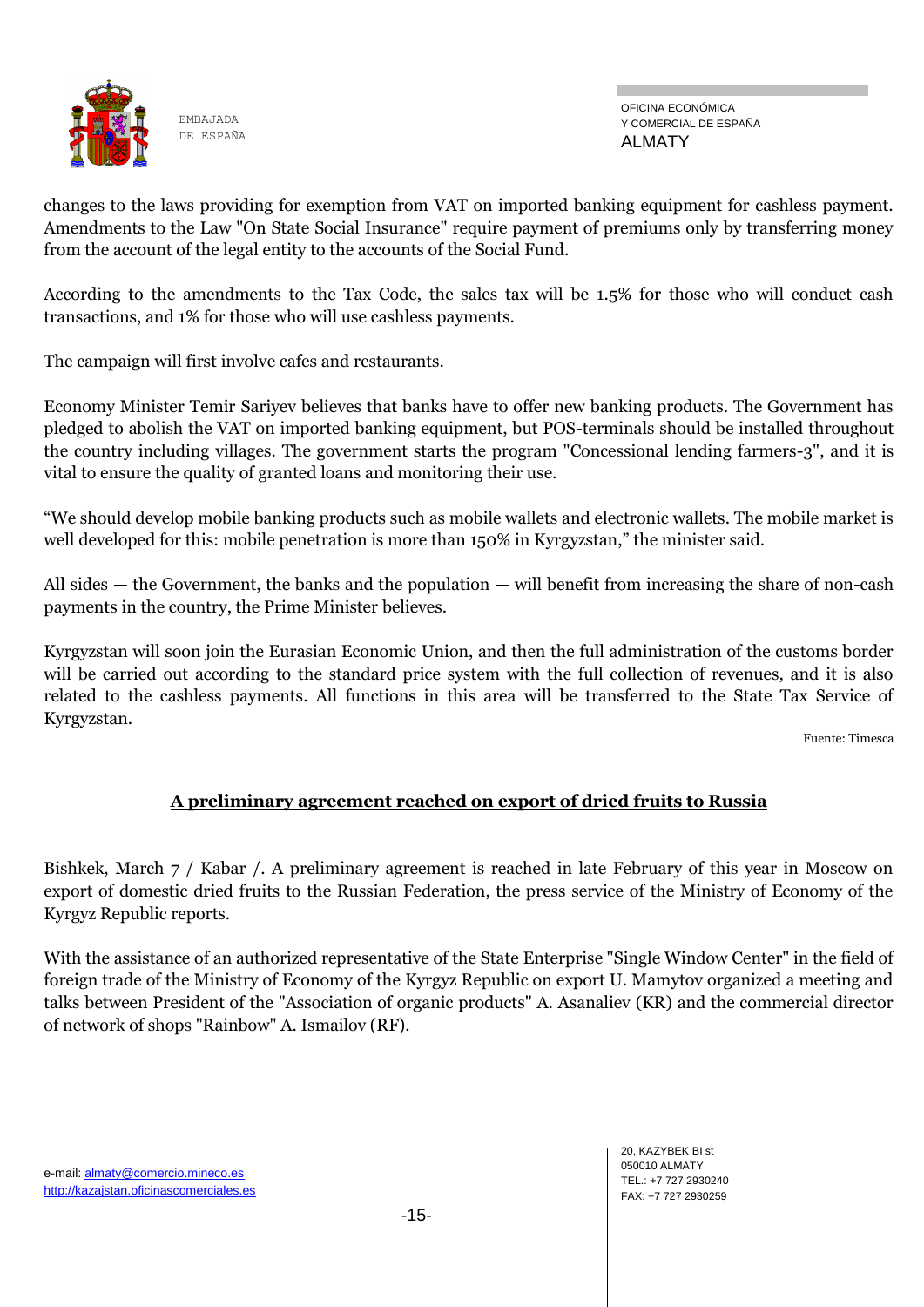

OFICINA ECONÓMICA Y COMERCIAL DE ESPAÑA ALMATY

The first batch of samples of dried apricots from Kyrgyzstan has been sent to Russia. At the moment the sides agree on the following types of products - frozen berries, snacks, canned (vegetables, fruit), juices, dried fruit (packed), cereals (packed), nuts.

Fuente: Kabar

# **Almazbek Atambayev signs law on increasing excise taxes on alcohol and gasoline**

05/03/15 10:15, Bishkek – 24.kg news agency, by Anara MAMYTOVA Almazbek Atambayev signed the Law "On Amendments to the Tax Code of the Kyrgyz Republic", the Department of Information Policy of the President reported.

It is noted that the law provides for an increase in base rates of excise duty on alcoholic beverages and petroleum products. However, in accordance with paragraph 2 of Article 287 of the Tax Code, the excise rate is subject to change by the government within the size of the fixed base rate.

Fuente:24 kg

# **Russia to modernize Kyrgyz air defence system**

Kyrgyzstan's air defence system will be modernized, the deputy chief of the General Staff, Maj-Gen Marat Kenjisariyev, said at a round-table conference today.

"A meeting with representatives of Russia's Almaz-Antey concern was held, literally, yesterday, at which we discussed carrying out capital repairs on the country's air defence system and modernizing it. To be frank, we have not achieved the desired or serious results even within the united air defence system (of the Collective Security Treaty Organization)," the deputy chief of General Staff said.

The major-general said that an agreement had been reached with representatives of Almaz-Antey to set up a joint commission of experts, which would estimate how much work would have to be done and draw up a list of this work.

Fuente:KyrTag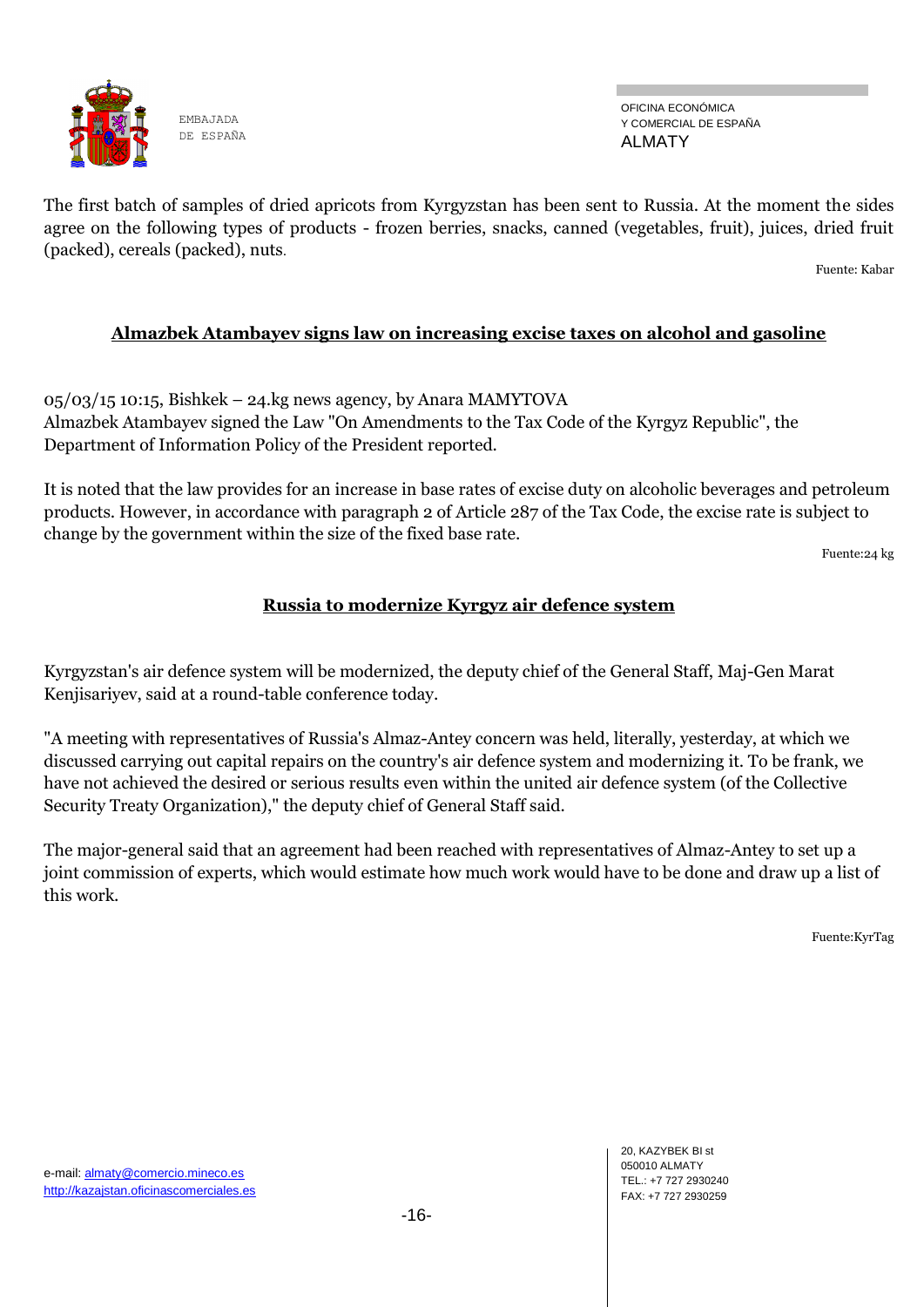

OFICINA ECONÓMICA Y COMERCIAL DE ESPAÑA ALMATY

# **Tayikistán**



# **Tajik capital listed 214th among 230 cities of the world in terms of quality of living**

DUSHANBE, March 5, 2015, Asia-Plus -- An annual Quality of Living rankings released by a consulting firm, Mercer, on March 4 ranks Dushanbe 214th among 230 cities of the world in terms of the quality of living. Mercer's Quality of Living Rankings covers 230 prevalent destinations and is based on its Quality of Living Survey.

Vienna (Austria) remained at the top of Mercer's Quality of Living Rankings in 2015, boasting the best quality of living for expatriates. It is followed by Zurich (Switzerland), Auckland (New Zealand), Munich (Germany) and Vancouver (Canada).

Conflict-ridden Baghdad in Iraq comes out bottom of the pile in terms of quality of living, with Bangui in the Central African Republic coming a close second. Port-au-Prince in Haiti comes out as Mercer's third lowest ranking city in terms of quality of living.

Mercer is an American global human resource and related financial services consulting firm, headquartered in New York City. Mercer is one of the largest consulting firms in the world, based in more than 40 countries, and operating internationally in more than 130 countries with more than 20,500 employees. Mercer is a subsidiary of Marsh & McLennan Companies.

Fuente: Asia Plus

20, KAZYBEK BI st 050010 ALMATY TEL.: +7 727 2930240 FAX: +7 727 2930259